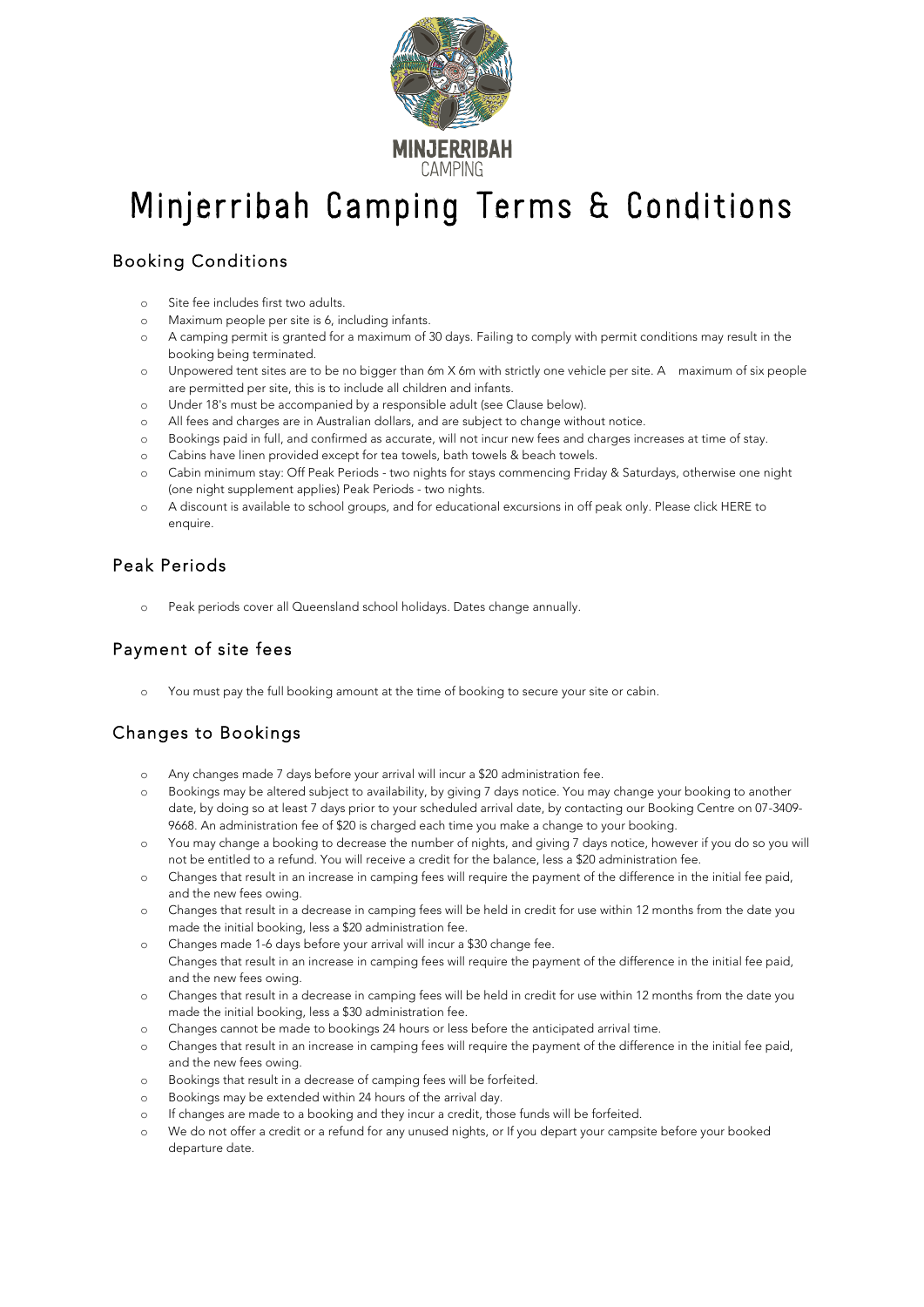# Cancellations

- o You may cancel your booking by doing so at least 7 days prior to your scheduled arrival date.
- o Regardless of your initial method of payment, you will not be entitled to a refund, but will be issued a credit for the balance of any unused stay, less a \$30 administration fee.
- o Any balance of fees will be held in credit for use within 12 months from the date of cancellation. Should you not use your credit by the end of the 12 month period, it will be forfeited to Minjerribah Camping.
- o You may cancel your booking by contacting our Booking Centre on 07-3409-9668.
- o If you do not give at least 24 hours notice to cancel your booking, we are not able to offer a credit or a refund.
- o Cancellation made 1-6 days before your arrival will incur a \$30 administration fee.
- o We do not offer a credit or a refund for any unused nights, or If you depart your campsite before your booked departure date.

### Request to extend camping

- o A request to extend camping made immediately before or during your stay will be considered where possible.
- o You may request to extend your booking by contacting our Reservations Centre on 07-3409-9668, or in person at one of our Camping Ground offices.

#### Extreme Situations

- o In the event that access to our Camping Grounds is prevented by weather extremes or emergency situations and if facilities are closed for all or part of the camping permit period, we will at no additional cost, offer alternative camping for the unused balance of your stay, within the next 12 months from the first day of your booking.
- o If the alternative is unavailable or unacceptable, we will refund the payment for the unused balance of your stay in full.

# Personal Behaviour & Misconduct during your stay

- o Minjerribah Camping has a zero tolerance of abuse of our staff, our staff's safety and well being is important to our values, failure to comply may result in eviction from our camp grounds;
- o Please refer to Clause 10 in our Minimum Impact Campground Guidelines for further details.

## Booking Agents

o If you purchase camping on a third party website, or from a Booking Agent, any query regarding the purchase, or any refund request, must be referred to the website on which you made the purchase, or the Booking Agent who sold you the camping permit and/or accommodation.

# Refunds

- o In the unlikely event that Minjerribah Camping is unable to provide a site or cabin on the date listed on your confirmation documents, you will be offered an alternative site or cabin, or alternate dates. If no suitable arrangements for alternate accommodation or dates can be made, you may be offered a full or part refund in recognition of the change to your booking.
- o We will reject a claim for a refund based on circumstances outside of our control including:
- o Unfavourable or unpleasant weather conditions before or during the camping or other activity.
- o Personal decisions to change visit plans.
- o Personal decisions to arrive some time after the permit start date or leave before the permit end date.
- o The failure of a person or group to obtain a transport booking or the failure of their chosen transport to operate.
- I'll health or sickness not of a life-threatening nature.

# Claims for Refunds

All claims must be made in writing either by email to info@minjerribahcamping.com.au or by mail to the below address: Minjerribah Camping 1 Junner Street (P.O. Box 160) Dunwich, North Stradbroke Island Queensland, 4183 Australia When a claim is made in writing and sent by post, the date of claim will be when the claim was received.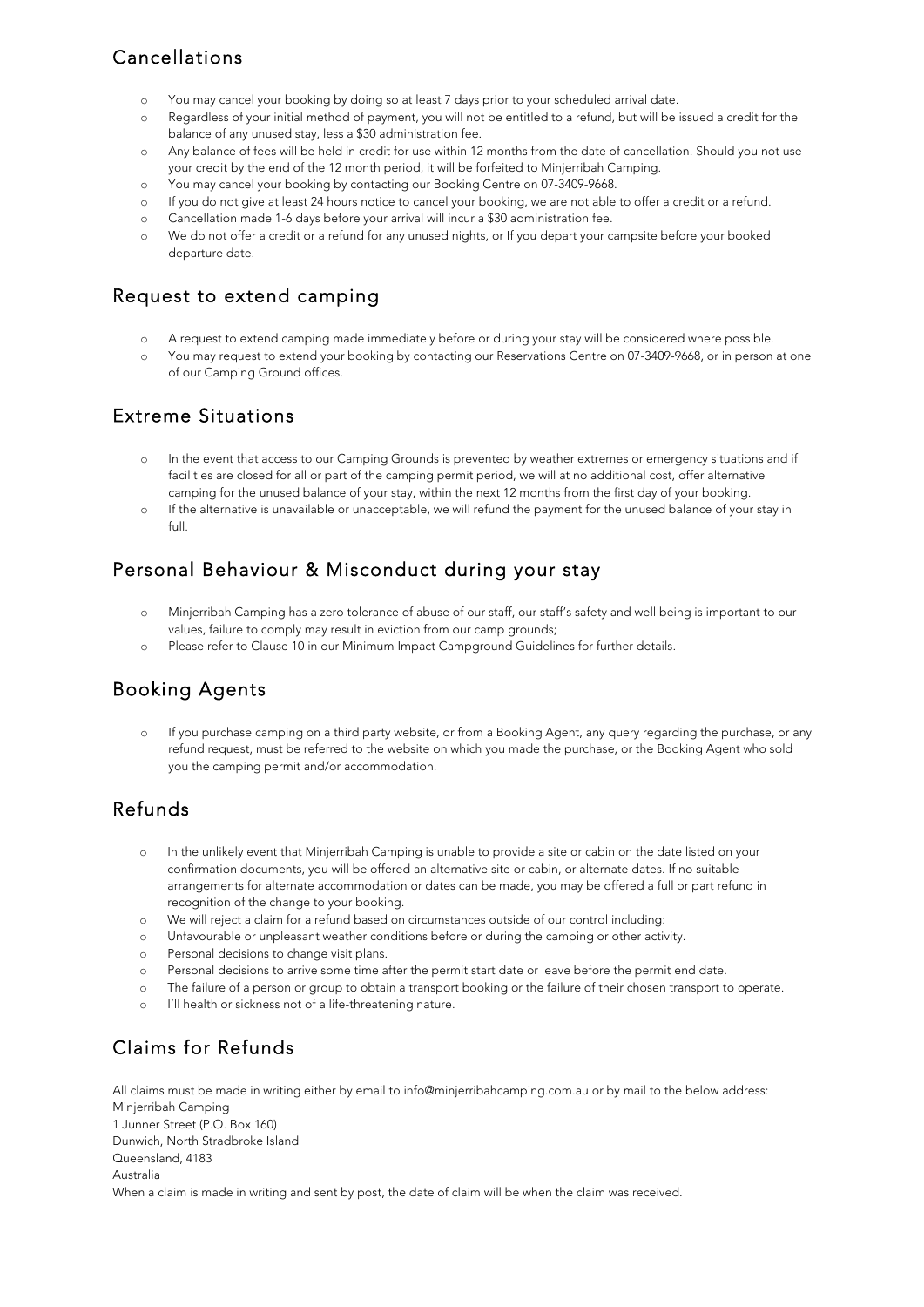## Early Departure

- o Campers who leave the Camp Grounds early, or do not arrive on their scheduled arrival day, will not be entitled to a refund or credit.
- o Adverse weather is not a reason for either refund or credit.
- o At the discretion of the Guest Services Manager, and on compassionate grounds only, customers may receive a credit to return in an off peak period. Such requests must be made in writing.

# Booking confirmation and booking numbers

- o When you book & pay for camping on our website you will have your confirmation sent to you by email. In this email you will receive a booking number confirming that your camping has been booked and paid for. We will use this number to confirm your stay in our Camping Grounds, issue your Minjerribah Camping Tag and access cards.
- o You will need to bring a copy of the confirmation, or your booking number, with you to present at our Reservations Office on arrival on the island. At this time you will be issued with your Minjerribah Camping Tag, and access cards which will give you access to the Camping Grounds and the amenities blocks for the duration of your stay.
- o The confirmation entitles you to a campsite or cabin for dates as printed on the confirmation. You should keep your booking number or confirmation email for the duration of your stay. It is your responsibility to keep this information safe.
- o During your stay, you may be asked to produce a copy of your confirmation or asked for your booking number by an authorised member of Minjerribah Camping.
- o You will need to print out your tent tag and complete the relevant sections, or collect a tent tag from our reservations office, or one of our Campground offices on arrival on the island.

## Site Selection

- o For reasons beyond our control, there is a slight chance that a site for which you have a confirmed reservation, may not be available when you check in. You will not be denied a site unless there is a valid reason, or we deem it to be unsuitable for safety reasons.
- o In the unlikely event that we are unable to provide a site or cabin on the date listed on your booking confirmation documents, you will be offered an alternative site or cabin, or alternate dates. If we are unable to make suitable arrangements for alternate accommodation or dates, you may be offered a full or part refund in recognition of the change to your booking. See the Refunds section above for full details.

## Access Cards

Access Cards are valid for the duration of your stay, and will give you access through the boom gate at the entrance to the camping grounds, and to the amenities blocks. Without a valid access card you will not be able to access the boom gate, or the amenities blocks. Access cards will be issued to you when you check in at our Booking Centre or campground offices on arrival on the island. The Booking Centre is 200 metres up the hill to the left after you disembark from the ferry, diagonally opposite the Police station.

# Camping Tags

When you camp with Minjerribah Camping you are required to attach a valid camping tag to the outside of your tent, camper trailer or camping structure. Camping tags must be displayed so that they are easily visible to our staff at all times. Camping tags are only valid for the camping ground, site type, and dates for which they were purchased.

To obtain a camping tag you will need to present your booking confirmation, or your booking number, at our Booking Centre on arrival on the island. The Booking Centre is 200 metres up the hill to the left after you disembark from the ferry, opposite the Police station.

#### Camping Tags and Access Cards are not automatically posted out to you.

Replacements of lost tags can be arranged by contacting Minjerribah Camping at info@minjerribahcamping.com.au and providing proof of purchase.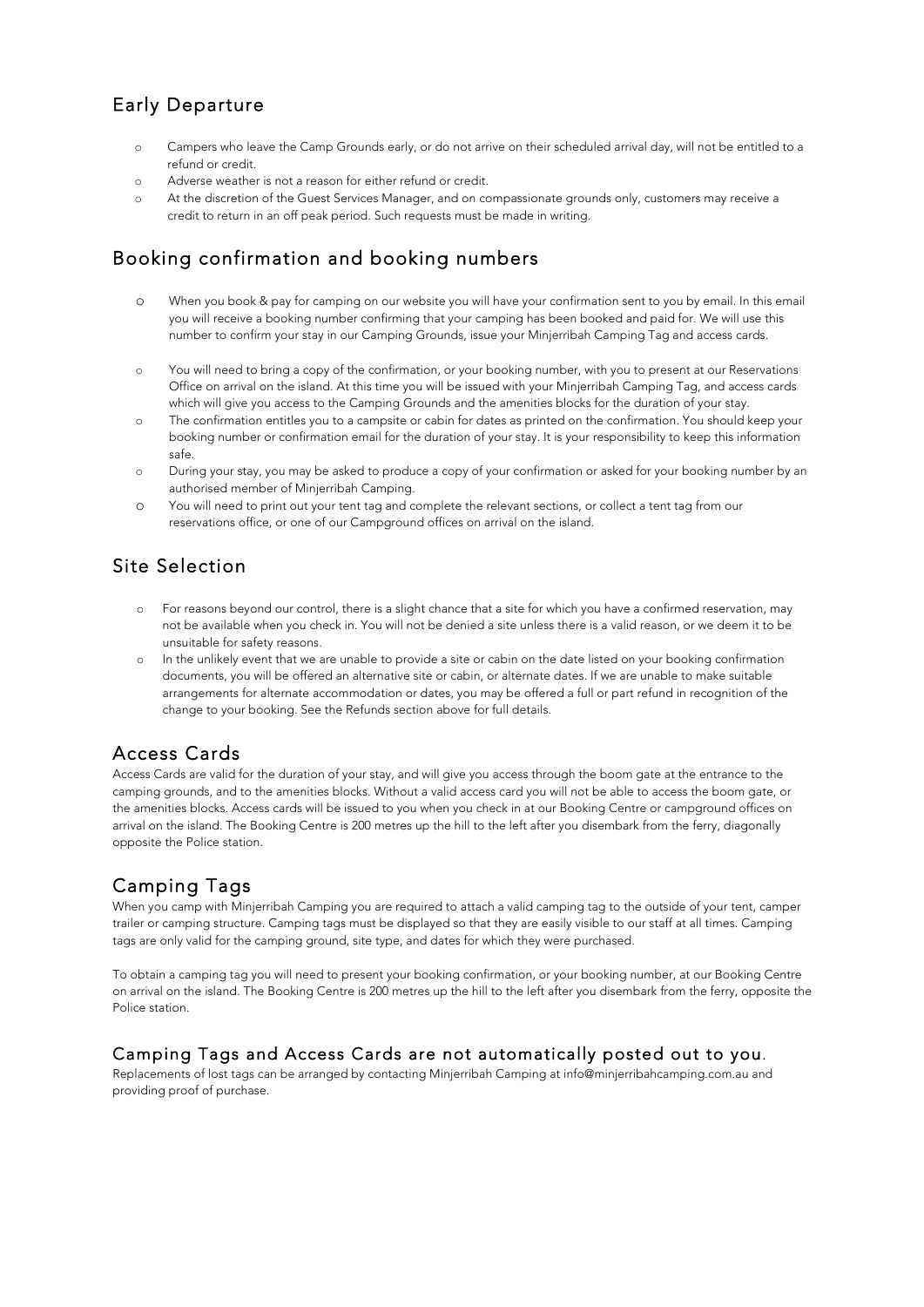# Beach Camping - Caring for Country

For your own safety and for the conservation of our pristine environment we ask that you follow the below guidelines when camping on our beaches:

- o Camping at Flinders Beach is in designated areas. Signs designate the entrance to each camping area. Camping areas on Main Beach commence seven (7) kilometres south of the causeway and camping is not permitted at Jumpinpin (the most southerly point of the Island).
- o Camping is not permitted within 50m of streams or waterways.
- o Use existing campsites. Choose a site where you will not need to dig a trench, flatten vegetation or break overhanging branches.
- o Use the toilet facilities, where provided, but if camping in areas without toilet facilities, you must bury toilet waste in a 200mm deep hole at least 50m away from a waterway, campsite or frontal dunes. Do not empty chemical toilet into the composting toilets on Flinders Beach or Brown Lake, as this will kill the bacteria within the composting chambers, rendering them inoperative. Please use the chemical dumping station located at Flinders Beach amenities block at track 5.
- o Take your rubbish home with you or dispose of at the designated waste disposal sites.
- o After fishing, to avoid the attraction of flies and unpleasant smell, please deposit unwanted bait in the ocean (rather than in the waste bins) taking care to remove all plastic from the beaches. Fish frames should be buried, and this should be done in the inter-tidal zone only.
- o Use fuel stoves for cooking wherever possible, not wood fires.
- o Wood cooking fires are allowed on the condition that they are extinguished with water after use, however they are not permitted on the beach. Cooking fires must be attended at all times.
- o If a wood cooking fire is necessary, always keep it small and where possible light fires where it is already cleared of vegetation, and on the site of a previous fire.
- o Do not collect firewood from the beaches or dunes. Do not cut branches from trees for firewood. Firewood can be purchased from Dunwich or the mainland.
- o Always observe fire bans. Extinguish all fires once cooking is complete.
- o Bonfires are not permitted.
- o Fireworks are not permitted.
- o Chainsaws are not permitted.

#### Dogs

- o We allow 2 dogs per campsite in the Flinders Beach and Main Beach camping areas.
- o Dogs must be on a leash and under control at all times.
- o You are responsible for your dog at all times, and you may be asked to leave the camping areas if your dog exhibits bad behavior or makes excessive noise.
- o The only off leash area on the beach is at Home Beach located between Rocky Point and the Rocky Headland in front of the Point Lookout Hotel.

# Conditions of Entry

The camping grounds are located within the Minjerribah Recreation Area. Activities such as camping and driving on the beaches, are controlled by regulatory notices. Contravention of a requirement of a regulatory notice is an offence under. Please familiarise yourself with the RAM Act 2006.

An official receipt of payment is recognised as acceptance by all campers and their guests, of these regulations, and as an official permit to stay during its period of currency, unless it is made void sooner as a result of misconduct as described in the above Guidelines, or on regulatory signs.

Authorised Minjerribah Camping personnel regularly patrol the Camping Grounds and Beach Camping Areas and are able to evict campers or their guests if the camper or their guests have failed to perform or observe any of the obligations listed in the Guidelines, or contravene any requirements listed on regulatory notices. Verbal notice by the Minjerribah Camping authorised personnel is sufficient. In the case of an eviction, camping fees paid will not be refunded.

## Unaccompanied Minors

- All guests under the age of 18 must be accompanied by a responsible adult such as a parent, step-parent, guardian or other adult who has parental rights and responsibilities for the under 18 year old guest.
- o If a guest is found to be a person under the age of 18 who is not accompanied by a responsible adult, Minjerribah Camping may immediately cancel the guest's booking and the full booking amount will be forfeited to Minjerribah Camping under this clause.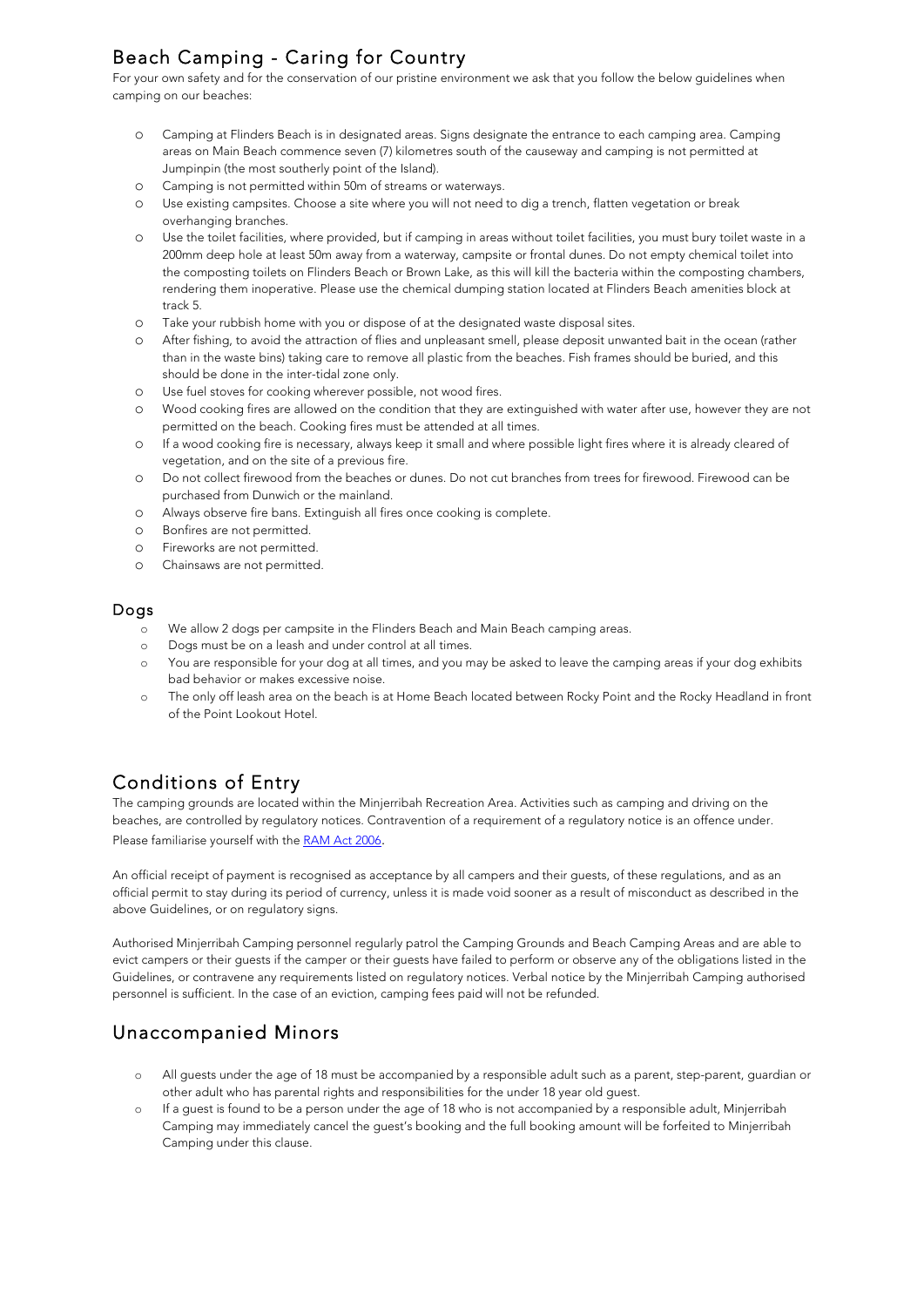## Vehicle Access Permit Terms & Conditions

Vehicle Access Permits (VAP) have Terms & Conditions attached to their use. Please refer to VAP Guidelines, should you have any queries. Please note that you may purchase a Vehicle Access Permit for North Stradbroke Island beaches for a 4WD vehicle only. Unregistered vehicles, motorbikes, quad bikes and other motorised vehicles are not permitted and will not be sold a Permit.

If you sell your vehicle for which a Vehicle Access Permit was originally issued, or your windscreen is damaged, then you may be eligible for a replacement permit sticker. Please note however that replacement Vehicle Access Permit stickers will not be reissued if they are lost. If you lose your permit sticker you will need to purchase a new one.

To obtain a replacement Vehicle Access Permit sticker, you must remove the original permit sticker prior to selling your vehicle, or when windscreen damage occurs. A replacement Vehicle Access Permit can only be reissued if the original permit is returned to us. Replacements cannot be made on production of your receipt alone.

Please bring your old vehicle access permit to the Minjerribah Camping Booking Centre in Dunwich, where a replacement sticker will be reissued. There is a \$6.60 fee for replacement permits. Replacement permits cannot be issued at our camping ground offices.

If the permit holder dies during the period of the permit and the family advises it does not intend using the balance of the permit period, the fee will be refunded on a pro rata basis. Alternatively, should the family wish to retain the permit for the balance of the permit period or seek another permit with a name change and/or different vehicle registration, another permit will be issued without charge. Once again the original sticker must be produced for us to issue a replacement sticker. Note: Documents such as a certificate or notice of death will be required and if necessary, the original permit should be returned to us.

### Service Guarantee

Our quality commitment to you is to:

- o Give you what you pay for
- o Provide you with high-quality customer service
- o Provide you with clean, easily accessible camping grounds
- o Share your commitment to protecting the environment
- o Keep you updated and provide you with options if things don't go to plan
- o Respond quickly to any issues

If we, in your opinion, do not deliver on this commitment, we will take all necessary steps to remedy your problem as soon as possible. In the rare instance that we are unable to attend to your issue within a reasonable timeframe, you may choose to either:

o Cancel the remainder of your stay and receive a credit for your unused nights, or stay on and get compensation for the difference in the service delivered and what you paid for.

#### Smoke Free Properties

Minjerribah Camping is committed to providing its guests with a smoke-free environment.

The smoke-free policy has received praise from guests, and Minjerribah Camping remains committed to achieving a smokefree environment in all properties on North Stardbroke Island. The continuing effort of these properties to comply with the smoke-free policy reinforces Minjerribah Camping's commitment to being an environmentally friendly company.

#### Liability

By agreeing to our Terms & Conditions of stay, you acknowledge that you are responsible for any and all of your guests, and equipment that are bought into the Camping Grounds.

#### Responsibility

Minjerribah Camping may sometimes include third party products in packages we offer. As an agent on behalf of this product or service, Minjerribah Camping shall not be liable under any circumstances, for any failure by those service providers to fulfil such arrangements, nor for any error, alteration or change of any kind made by those service providers following the acceptance of the booking by them. All coupons, vouchers, receipts and tickets are issued subject to the terms and conditions specified by those service providers.

Minjerribah Camping will provide services with reasonable care and skill. Minjerribah Camping, both for itself and on behalf of their employees or agents, do not accept any responsibility for any act, omission, default or neglect of themselves, their employees or agents for injury, damage, or loss to persons or goods whatsoever or however the same may be caused and they do not warrant and are in no way responsible for the accuracy of any information given in statements made by their service providers in terms of accommodation & service arrangements. By utilising the services provided by Minjerribah Camping, you agree that: